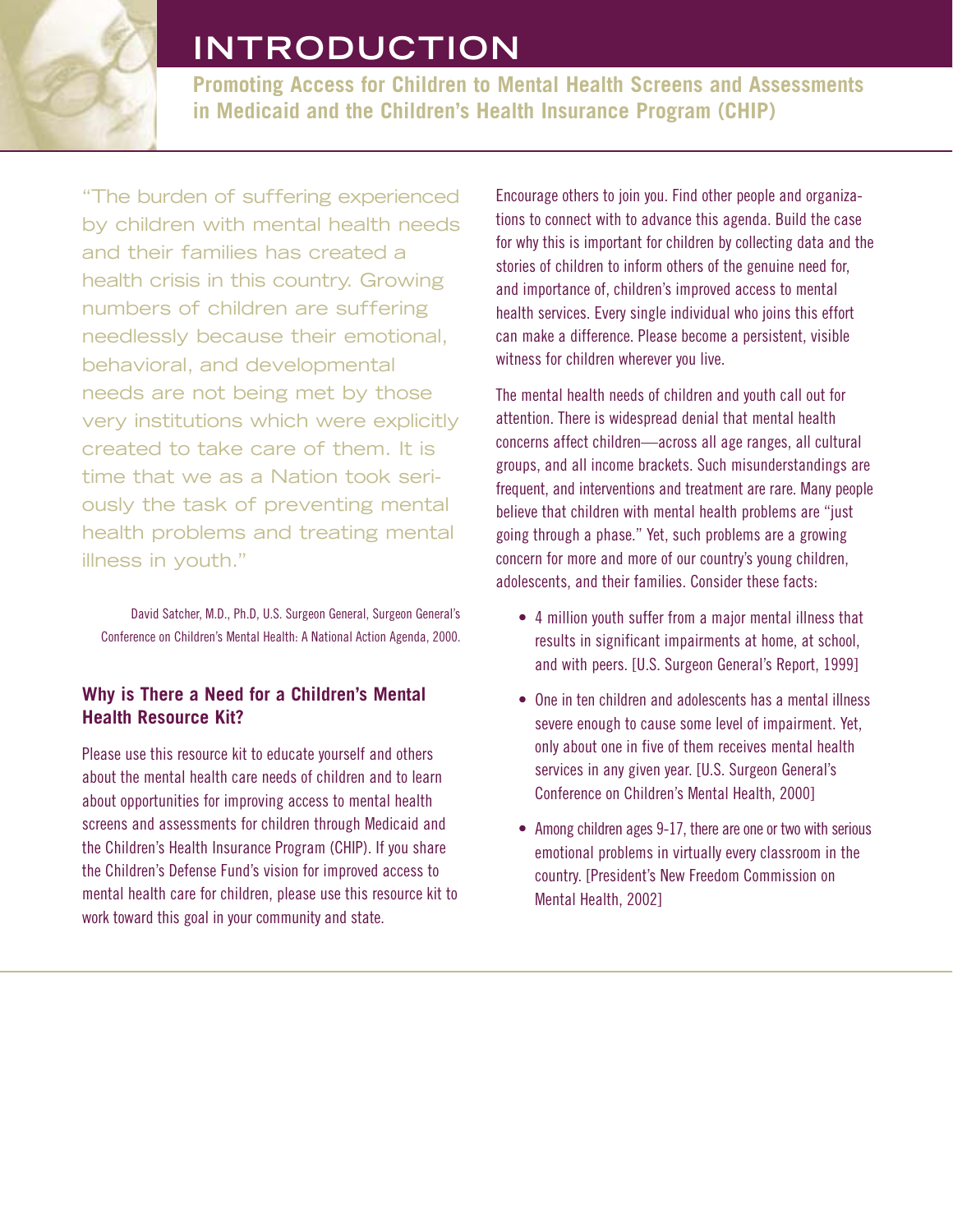• Among youths ages 15-24, suicide is the third leading cause of death, after auto accidents and homicides. [U.S. Centers for Disease Control and Prevention]

The Children's Defense Fund believes it is time to broaden understanding about the critical need to provide children with early and regular screens for potential mental health problems. And once problems are identified, children and their families must have access in their own communities to the treatment, services, and supports that they need.

We recognize that states are being asked to do more and more with fewer resources. States and localities with tight budgets now face major cutbacks in social, health, and human services. However, at the same time, the increasing mental health needs of children require that they receive more attention in the national debate about priorities for public spending. The devastating human and financial costs of ignoring early signs of mental health problems affect every community and the children and families who must face tremendous daily challenges.

It is time to have a public health approach to mental health care that emphasizes prevention, risk reduction, and early intervention to avoid more complex and expensive problems later. It is now more important than ever to stay focused on the core elements of comprehensive and effective health and mental health services, including early detection and intervention. This Resource Kit focuses on the importance of providing age-appropriate mental health screens and assessments as early as possible for younger children and regularly for teens. Appropriate screening and assessment will increase the likelihood of appropriate treatment.

We recognize that mental health and drug and alcohol problems—especially among adolescents—frequently occur together, but we address only the mental health challenges in this resource kit. For more information about the special challenges of co-occurring disorders, see the Action Strategies and Resources Guide under the entries for the Federation of Families for Children's Mental Health and the National GAINS Center.

### **What is the Goal?**

The goal is to help increase access to mental health screens and assessments for all children—as early as possible and on a regular basis at appropriate age intervals so that appropriate treatment can follow. This is especially critical for the youngest children. Screens and assessments also should be available as quickly as possible when older children show signs of emerging problems. Mental health screens can identify problems that require immediate attention. If and when there is evidence of a potential problem, children should get a more comprehensive assessment to determine appropriate treatment and services.

Full citations are included in the Action Strategies and Resources Guide.